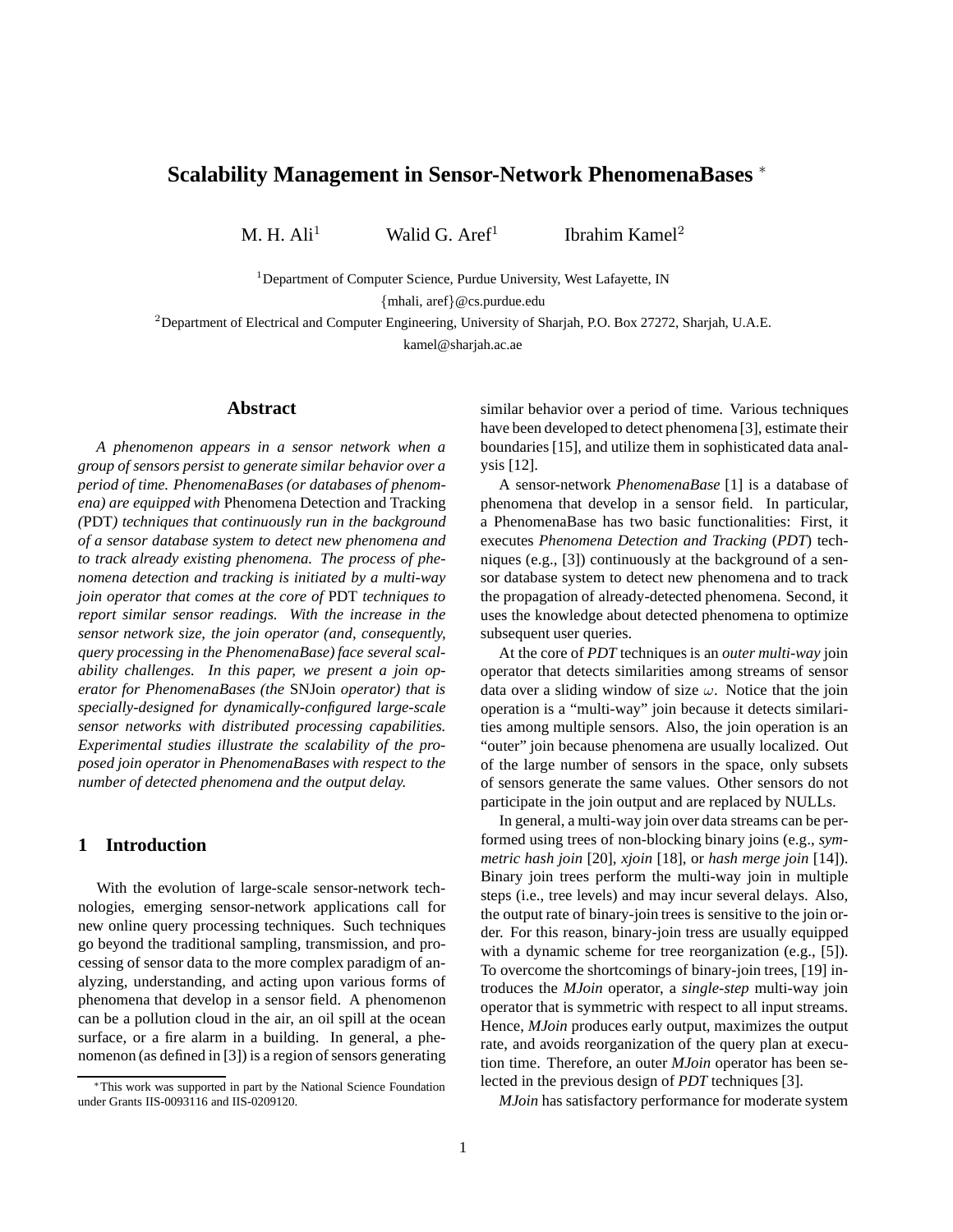loads. However, with the increase in the network size, the sensor sampling rates, and the number of propagating phenomena, *PDT* techniques start losing many phenomena updates. A phenomena update is reported if a phenomenon appears, disappears, or changes its location. The number of detected phenomena updates per second reflects how fast the system is in tracking phenomena as they move in space. To face periods of heavy system loads, we identify three basic challenges that face the current design of PhenomenaBases with *MJoin*. These challenges can be summarized as follows:

- 1. The *scalability* challenge, where sensor networks are typically deployed in large scale with thousands of sensors.
- 2. The *dynamic-configuration* challenge, where sensors can be added and removed from the sensor field dynamically based on the network conditions, the sensors' life time, and the availability of additional sensors.
- 3. The *distributed-execution* challenge, where the join operation is performed in a distributed fashion to eliminate the bottlenecks of a centralized system.

In this paper, we introduce the *SNJoin* (or *Sensor-Network Join*) operator as the successor of *MJoin* inside PhenomenaBases. *SNJoin* handles the distributed execution of *continuous multi-way window join* queries over *dynamically-configured large-scale* sensor networks. In contrast to *MJoin*, *SNJoin* is not an outer multi-way join. *SNJoin* introduces a new concept, the concept of *variablearity* join. Variable-arity join produces variable-size join output in response to the variable number of sensors contributing to a phenomenon. Moreover, the performance of *SNJoin* improves over time through a *relevance feedback* (*RFB*) mechanism. *RFB* monitors the contribution of each sensor to the output. Then, *RFB* issues a feedback note to the join operator to indicate the relevance of each sensor to the output. This feedback note tunes query processing towards sensors that maximize the join output rate. With the notions of variable-arity join and *RFB*, *SNJoin* scales with respect to the number of sensors in space and adapts to the dynamic configuration of the network.

The contributions of this paper can be summarized as follows:

- 1. We introduce the notion of variable-arity join and adopt it in the context of *SNJoin*.
- 2. We promote the distributed processing capabilities of *SNJoin* by performing the join at the sensor level.
- 3. We extend *SNJoin* with the ability to accept and process relevance feedback.



**Figure 1. The architecture of Nile.**

4. We provide an experimental study that is based on a real implementation of *SNJoin* inside *Nile-PDT* to prove its efficiency in terms of the number of detected phenomena updates and the output delay.

The remainder of this paper is organized as follows: Section 2 gives an outline of *SNJoin* and investigates the underlying sensor platform. Section 3 presents the variable-arity notion of *SNJoin*. Section 4 empowers *SNJoin* with distributed processing capabilities. Section 5 describes the relevance feedback mechanism of *SNJoin*. Section 6 provides an experimental study of the performance of various join techniques. Section 7 overviews related join techniques and compares them to *SNJoin*. Finally, Section 8 concludes the paper.

# **2. Outline of the SNJoin Algorithm**

The concept of PhenomenaBases has been adopted by the *Nile* data stream management system [11]. Figure 1 illustrates the architecture of *Nile*. The basic components of *Nile* are the query admission controller, the query plan generator, and the query executer. These basic components decide whether to accept or reject a query based on system resources, generate a query plan, and deploy the query plan over the sensor network for execution, respectively. To empower *Nile* with the capabilities of PhenomenaBases, we add two new components to the system: (1) The *Nile-PDT* (or Nile Phenomena Detection and Tracking) module [2] that continuously detects phenomena at the background of the *Nile* engine. (2) A phenomenon-aware optimizer that accepts phenomenon-aware feedback from *Nile-PDT* and, hence, optimizes user queries based on its knowledge about the sensor field.

As illustrated in Figure 2, the sensor platform of *Nile* is an ad-hoc network with resource-constrained sensor nodes.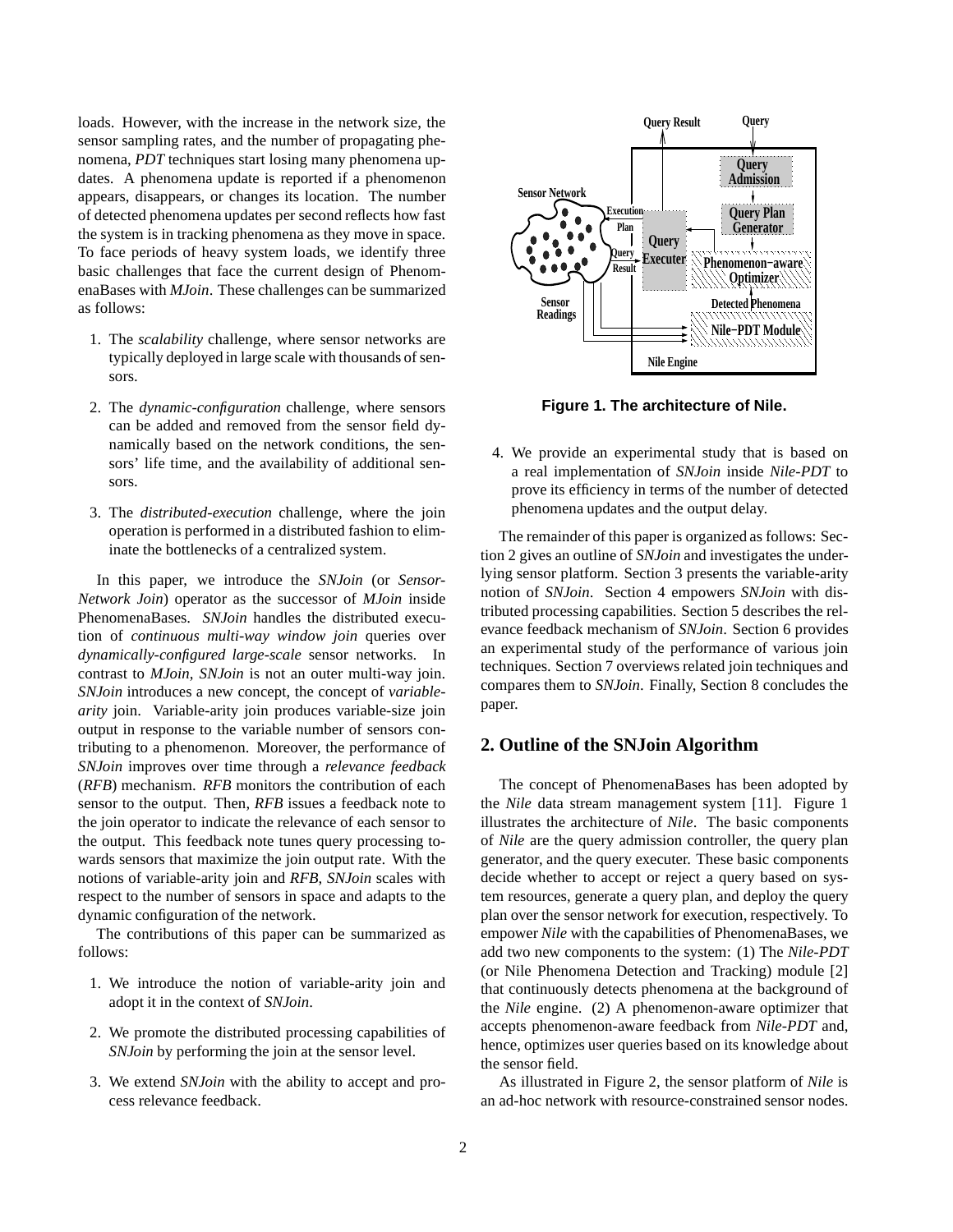

**Figure 2. The sensor platform.**

Each sensor generates a stream of readings. Stream tuples are timestamped at the source nodes before they are transmitted over the network to a sink node. However, tuples may arrive late or out-of-order due to network conditions.

Several techniques can be used to configure the network topology dynamically, e.g., [4, 6, 23]. These techniques involve message exchange among sensors to acquire knowledge about their locations and energy levels. Based on the acquired knowledge, sensors are grouped into clusters. Within each cluster, a specific node, usually one with a high-energy level, is designated to serve as the *cluster head* (the  $CH_i's$  in the figure). Cluster heads communicate with each other to achieve a distributed execution of various queries over the sensor network. A cluster head receives partial results from sensors in its cluster or from other cluster heads. Then, the cluster head performs additional query processing and forwards the result to another cluster head or to the sink node, possibly through a multi-hop route. The sink node is a node with high processing capabilities. The sink node analyzes the query result, assesses its relevance to the query, and returns feedback to cluster heads seeking further optimizations.

The basic steps of the *SNJoin* algorithm can be summarized as follows:

**Step1.** Each sensor forwards its readings to its cluster head.

**Step2.** At each cluster head, a variable-arity join is performed among the readings of its cluster members to generate join tuples of variable size (Section 3). The size of the join output depends on the number of joining sensors. Also, *SNJoin* handles late and out-of-order tuples in this step.

**Step3.** A distributed processing phase is initiated by cluster heads (Section 4). Each cluster head decides on a probing sequence to probe other cluster heads looking for matching tuples among members in their clusters. At the end of the probing sequence, the join result is shipped to the sink node.

**Step4.** The sink node measures the weight of each cluster in the output and returns a relevance feedback note to the cluster head that initiated the probing sequence. Based on the feedback, the cluster head adjusts future probing sequences to include clusters with similar values with high probability (Section 5).

# **3 Variable-arity Join**

In this section, we introduce the concept of variable-arity join and compare it to the outer multi-way join that is implemented in previous versions of *Nile-PDT* [2]. In slidingwindow multi-way join, upon the arrival of a new tuple, say  $\hat{t}$ , from stream  $\hat{S}$ ,  $\hat{t}$  probes other streams looking for matching tuples.  $\hat{t}$  joins with tuples that have the same value from other streams provided that matching tuples are within  $\omega$ time-window from  $\hat{t}$ . Deriving an outer join variant of an already existing *inner* join technique is straightforward. If the probing tuple is missing in one of the streams, simply append NULL in lieu of the missing stream and proceed to the next stream. This approach applies to binary-join trees and to *MJoin*. In a tree of binary joins, we propagate partial join results up the tree even if no matching values are found at some tree levels. In *MJoin*, the join probing sequence spans all streams. The join probing sequence does not terminate if no matching values are found in any of the streams.

From a performance point of view, deploying outer joins over large-scale sensor networks is prohibitive. To detect subsets of joining sensors using outer join, every sensor in the network has to be probed. Given the fact that phenomena are usually localized, we may end up probing thousands of sensors to detect tens of sensors with similar behavior.

To reduce the number of probes involved in an outer multi-way join, we propose the concept of variable-arity join as given by Definition 1, below. Notice that variablearity join is different from outer join both at the conceptual and the implementation levels. At the conceptual level, variable-arity join omits streams that do not participate in the join to produce a variable-size tuple. The variable-size tuple contains (1) the join value  $\hat{t}$ , (2) the source stream and the timestamp of the tuple  $[\hat{S}, \hat{\tau}]$ , and (3) a variable-size list of streams that produce matching tuples along with the timestamps of the matching tuples ([ $S_{o_1}$ ,  $\tau_{o_1}$ ], [ $S_{o_2}$ ,  $\tau_{o_2}$ ],  $\cdots$ ). On the other hand, outer join produces a fixed-size tuple with NULL values in lieu of missing streams (even if we have many of these NULL values). At the implementation level, variable-arity join touches only streams that participate in the join. Streams with no matching tuples place zero cost. However, outer join probes every stream to check the existence of the join value (even if we have many of these streams). *SNJoin* avoids unnecessary long chains of probing sequences. Other techniques, i.e., binary join trees or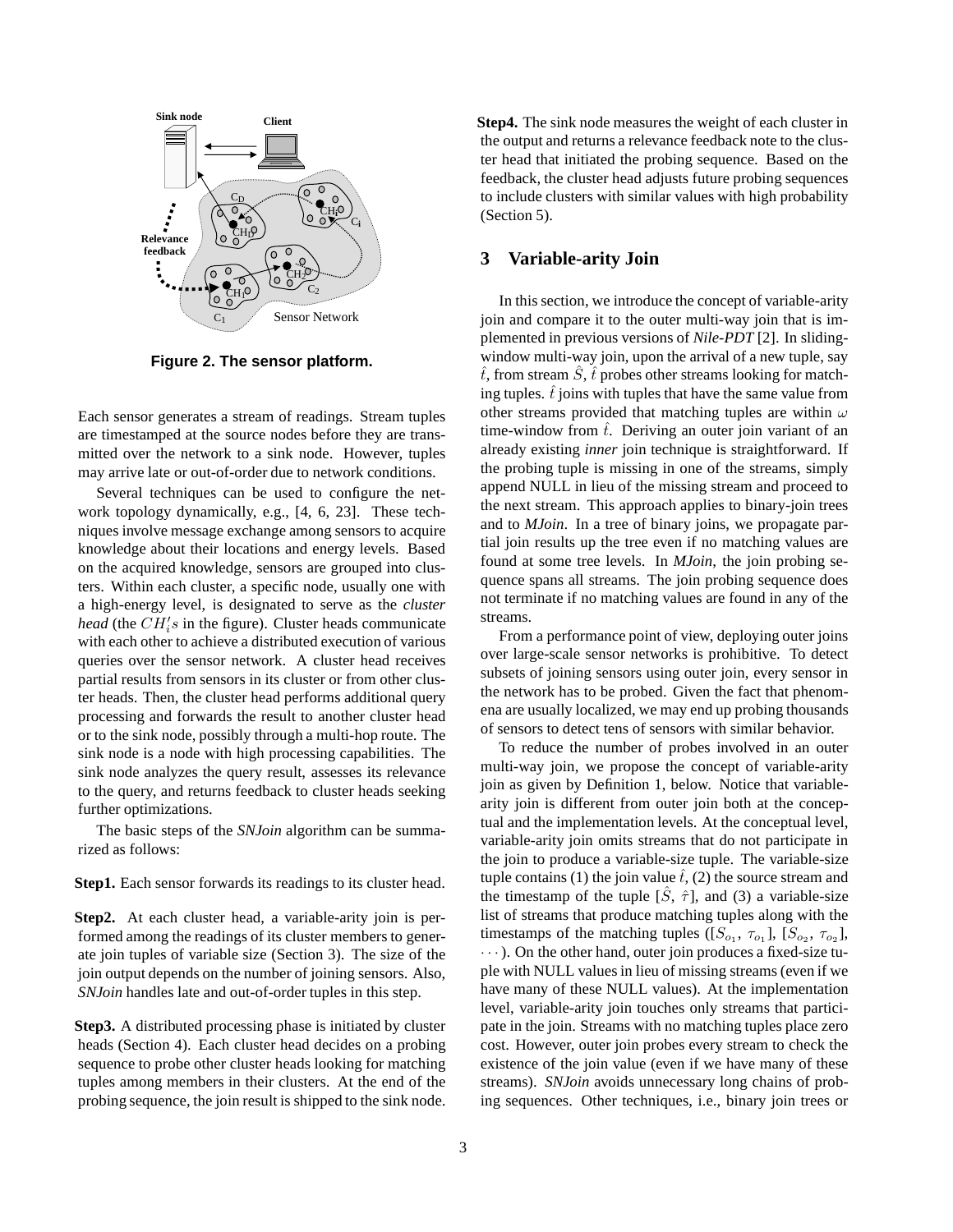

**Figure 3. The SNJoin hash table.**

*MJoin*, probe large numbers of sensors that may produce no output. The remainder of this section elaborates on the idea of variable-arity join in detail and discusses how it is implemented.

**Definition 1** *Given* m *input streams,*  $S_1$ ,  $S_2$ ,  $\cdots$ ,  $S_m$ , each  $stream S_i$  generates tuples of the form  $(t_i, [S_i, \tau_i])$  (where  $t_i$  *is the tuple value generated by stream*  $S_i$  *at time*  $\tau_i$ *). For a newly arriving tuple*  $(\hat{t}, [\hat{S}, \hat{\tau}])$ *, a variable-arity join over window*  $\omega$  *produces an output*  $O = \{(\hat{t}, \hat{S}, \hat{\tau})\}$ ,  $[S_{o_1}, \tau_{o_1}]\}$ ,  $[S_{o_2}, \tau_{o_2}]$ ,  $\cdots$ , where  $S_{o_i}$  is one of the joining streams,  $o_i \in 1 \cdot m$ *, such that*  $\hat{t} = t_{o_i}$  *and*  $|\hat{\tau} - \tau_{o_i}| \leq \omega$ *,*  $S_{o_i} \neq \hat{S}$ *,*  $S_{o_i} \neq S_{o_j} \ \forall i \neq j$  }.

### 3.1 Data Structures

Hash-based join techniques maintain a hash table per stream. A new input tuple is inserted, based on a hash function, into its own stream's hash table and probes other streams' hash tables looking for matches. With the increase in the number of streams, managing a large number of hash tables becomes costly. To avoid a lengthy join probing sequence, *SNJoin* proposes a single global hash table where all incoming tuples are hashed and are inserted regardless of their streaming sources. Grouping tuples of the same value from various streams in the same partition of a hash table prepares candidates for the join output in advance.

Figure 3 illustrates the hash table of *SNJoin*. The hash table is divided into partitions based on a suitable hash function  $H$ . The hash function is applied over the value of the join attribute (in case the tuple has multiple attributes). In each partition, all tuple values that appear in the current window  $\omega$  are chained in a *tuple-value list* (*TVL*), one entry per value. An entry in *TVL* is of the form:

1. t: the tuple value of the join attribute. Notice that a

#### **PROCEDURE** *Insert-Probe*

**INPUT:** (1) a new input tuple  $(\hat{t}, [\hat{S}, \hat{\tau}])$  and (2) an SNJoin hash *table*

**OUTPUT:** *(1) an updated SNJoin hash table (2) the join output produced by tuple*  $\hat{t}$ 

*// TVL: Tuple Value List, VOL: Value Occurrence List, // and CSL: Clean Sweep List*

- *1. TVLEntry=TVL[*( $H(\hat{t})$ *].Search* $(\hat{t})$
- 2. *VOLEntry=TVLEntry.vol-ptr.Insert(* $\hat{S}, \hat{\tau}$ *)*
- *3. CSL.Append(VOLEntry)*
- *4. temp=TVLEntry.vol-ptr.first; while(temp* $\neq$ *NULL and*  $\hat{\tau}$  – temp. $\tau \leq \omega$ ) **begin**

*if*  $\hat{S} \neq temp.S$  *include*  $temp.\tau$  *in the join output of*  $\hat{t}$ *temp=temp.next*

### **end**

*5. Traverse* CSL *to delete expired tuples*

### **Figure 4. The SNJoin algorithm.**

single entry is created per value even if  $t$  appears multiple times, whether in a single stream or in multiple streams.

- 2. *VOL* − *ptr*: a pointer to the *Value-Occurrence List* (or *VOL*). *VOL* stores every occurrence of the value t. An entry in *VOL* contains the following:
	- (a) S: an identifier of the stream that produced the value t.
	- (b)  $\tau$ : the timestamp at which t is produced.

*VOL* is reverse-ordered based on timestamp (i.e.,  $\tau$ ). A newly-incoming tuple is appended at the head of *VOL*.

Finally, every single occurrence of a tuple  $(t, [S, \tau])$ is chained chronologically, i.e., based on timestamp, in a global *Clean-Sweep List* (or *CSL*)). *CSL* spans all partitions of the hash table to link all tuples from all streams (with the oldest at the head of the list). The purpose of *CSL* is to expire tuples once they get outside the sliding window  $\omega$ .

### 3.2 SNJoin Algorithm

The *SNJoin* algorithm is given in Figure 4. In Step 1, with the arrival of a new tuple  $\hat{t}$  from stream  $\hat{S}$  at timestamp  $\hat{\tau}$ , the hash function H is applied over  $\hat{t}$  to determine the partition where the tuple should go. Then, the partition's *tuple value list (TVL)* is searched to return a handle to the tuple's entry in *TVL*. If the tuple is not found, a new entry in *TVL* is created. In Step 2, the stream that generated the tuple (S) and the tuple's timestamp ( $\hat{\tau}$ ) are inserted at the head of the *value occurrence list (VOL)* that is associated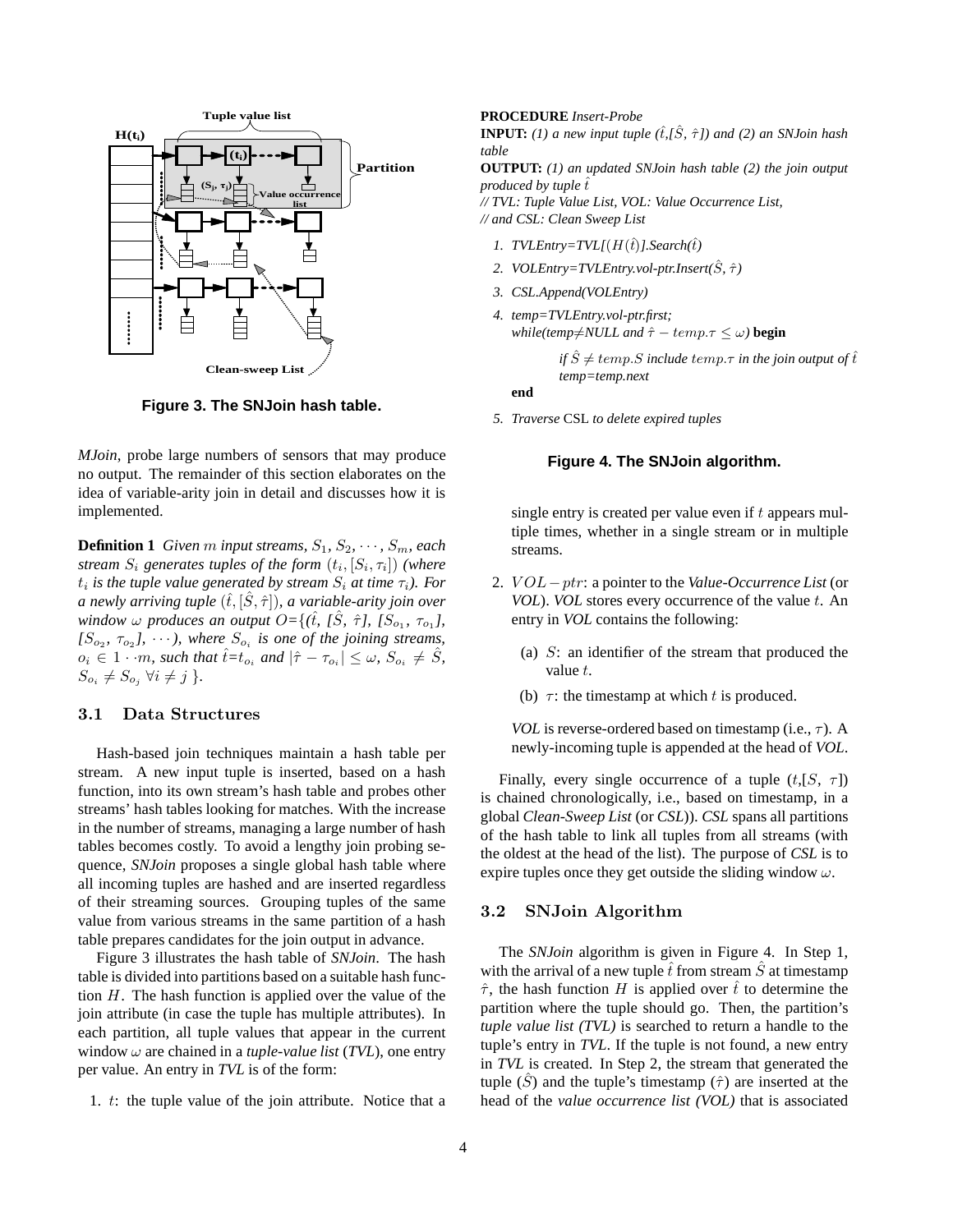with *TVLEntry* to denote a new occurrence of  $\hat{t}$ . Step 3 appends the tuple's occurrence to the *clean-sweep list (CSL)* that maintains all tuples based on their arrival order for later clean-up purposes. In Step 4, we traverse the *value occurrence list (VOL(t)*) until we reach its end (temp=NULL) or until we reach a tuple that is far in the past by more than the window size ( $\hat{\tau} - temp.\tau > \omega$ ). As we traverse VOL, we form the join output from the value occurrences in other streams (i.e.,  $\ddot{S} \neq temp.S$ ). The join output is formed in two steps: First, we separate the values in *VOL* based on their source stream into  $k$  sublists, i.e., a sublist per stream. Second, we compute the cartesian product of  $k+1$  sublists: the k sublists plus a sublist of one tuple, the probing tuple  $\hat{t}$ . The cartesian product of the sublists is equivalent to the join output becuase the join condition (i.e., equality on the tuple value) has been already fulfilled by *pre-grouping* tuples by value in the same *VOL*. Finally, in Step 5, we traverse the *clean sweep list (CSL)* to delete any tuple with a timestamp that is outside the most recent sliding time-window, i.e., Current time  $-CSL.\tau > \omega$ . Although we choose to perform the clean-sweep step with the arrival of every tuple, the clean-sweep step can be performed periodically or in a lazy fashion when there is plenty of system resources.

#### **3.2.1 Late and Out-of-order Arrival**

In this section, we address two issues. First, we address late tuple arrivals, which means a tuple may arrive at the system's buffers  $\epsilon$  time units past its timestamp. Second, we address out-of-order arrivals, which means tuples are not only late but also their order has been altered. To handle late tuple arrivals, we modify Step 5 in Figure 4. We do not expire tuples on the *clean sweep list (CSL)* unless they go outside the sliding window  $\omega$  by a safety factor  $\epsilon$ , i.e., *Current time – CSL*. $\tau > \omega + \epsilon$ , where  $\epsilon$  represents the maximum delay in the tuple's arrival [17]. The safety factor gives late tuples a chance to join with expired tuples.

In addition to handling late tuple arrivals, *SNJoin* is insensitive to out-of-order arrivals provided that we keep the *value occurrence list (VOL)* sorted by timestamps. We insert a delayed tuple in its proper position in *VOL*. Although the join output will be delayed by the maximum amount of delay in the components of the join output tuple, the output remains unchanged. On the other hand, the *clean-sweep list (CSL)* does not have to be kept sorted by timestamps. However, the expiration of a delayed tuple will be delayed because *CSL* is sorted based on the tuple's arrival time at the system. A delayed tuple will not be deleted unless all tuples that arrived before it are deleted. As a side effect, system resources will be slightly affected because delayed tuples occupy the system's memory for a longer period of time than they should do. For other techniques that handle out-of-order tuples, the reader is referred to [17].

#### **3.2.2 Support for Multiple Window Sizes**

Up to this point, we assume that the join operation is performed over a sliding window  $\omega$  such that  $\omega$  is fixed for all sensors. However, many applications require a different window size for each group of sensors or a different window size for each individual sensor (i.e.,  $\omega_i$  is the sliding window over stream  $S_i$ ). In *SNJoin*, it is straightforward to support multiple window sizes. We change Step 4 of Figure 4 as follows to support multiple window sizes:

```
temp=TVLEntry.vol-ptr.first;
while(temp \neqNULL and \hat{\tau} – temp.\tau \leq \omega_{MAX}) begin
             if \hat{S} \neq temp.S and \hat{\tau} - temp.\overline{\tau} \leq \omega_{temp.S}include temp.\tau in the join output of \hat{t}temp=temp.next
end
```
We make two modifications. First, we traverse the value occurrence list (VOL) till we reach the maximum  $\omega$  (i.e.,  $\hat{\tau}-temp.\tau \leq \omega_{MAX}$ ). Second, for each entry in the VOL, the timestamp of an element of stream  $S_i$  is tested against its own widnow size  $\omega_{temp,S}$  instead of  $\omega$ , i.e., (i.e.,  $\hat{\tau}$  –  $temp.\tau \leq \omega_{temp.S}$ ).

# **4 Distributed SNJoin**

Up to this point, *SNJoin* addresses the demands of largescale dynamically-configured sensor networks through the notion of variable-arity join. However, if *SNJoin* requires all sensors to transmit their readings to a centralized sink node, the sink node will be a bottleneck, specially, with the increase in the network size. Scalable query processing requires the *en-route* processing of sensor readings, i.e., while they are being transmitted to the sink node. Examples of such in-network query processing include [7, 16, 22]. In this section, we present the distributed variant of *SNJoin* that shifts the join operation from the sink node to the sensornetwork level.

As illustrated in Figure 2, we model the sensor network as an ad-hoc network of sensor nodes grouped into clusters based on their energy level and their spatial locations. *SNJoin* decomposes the entire join operation into multiple smaller join operations that are performed separately over each cluster at the cluster head. Then, each cluster head chooses a *cluster-head probing sequence* to probe other cluster heads looking for matches.

Figure 5 gives the distributed *SNJoin* algorithm. A cluster head receives either an input tuple from one of its cluster members or a probing request from another cluster head. Upon receiving a new input tuple, *SNJoin* probes the cluster head's local hash table to retrieve a local join result  $(r)$ (Step 1). The cluster head  $(CH_{o_1})$  decides a probing sequence that spans other cluster heads,  $(CH_{o_2}, CH_{o_3}, \cdots,$  $CH_{op}$ ) such that  $1 \leq o_i \leq D$  where D is the total number of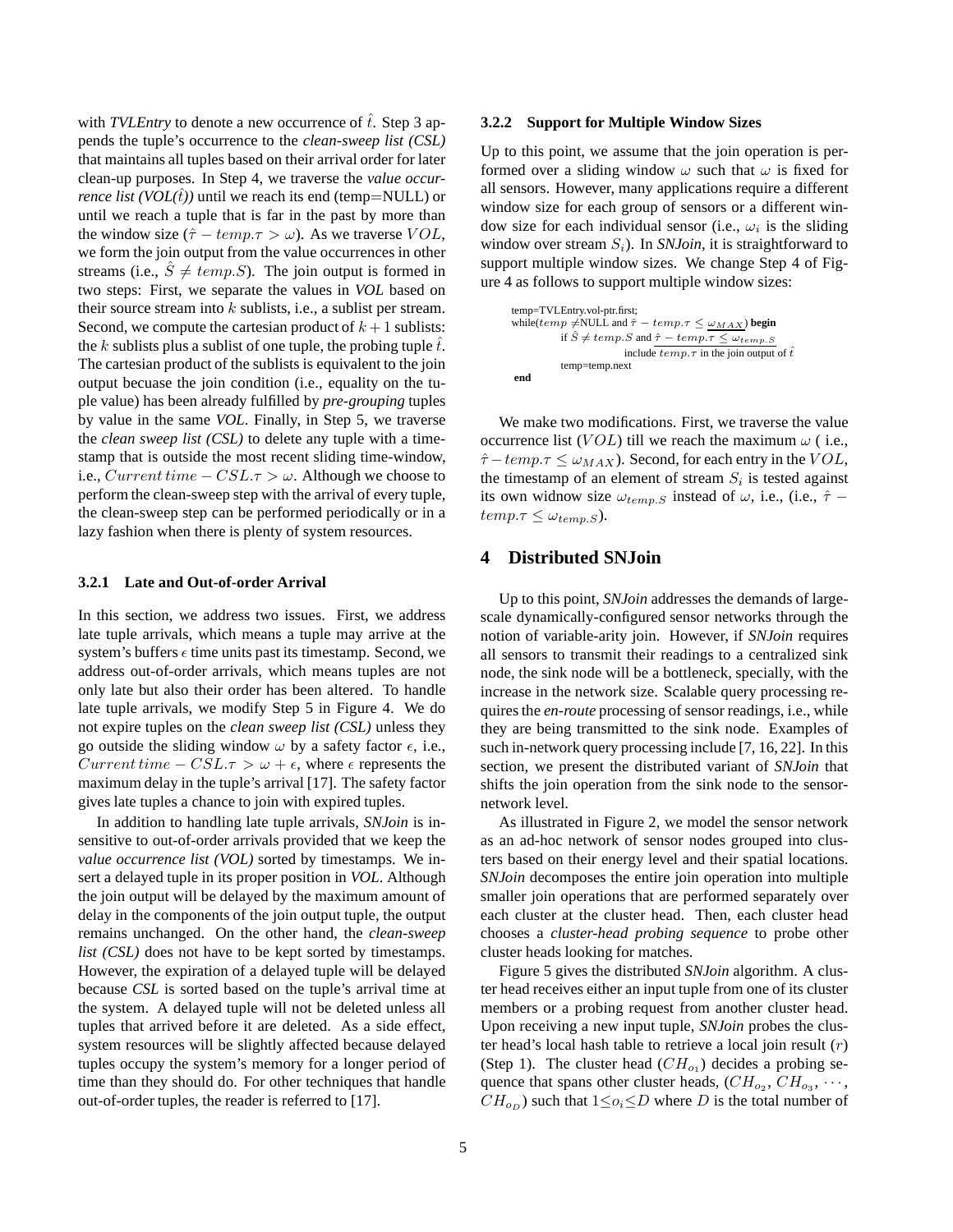#### **PROCEDURE** *Distributed-Insert-Probe*

**Upon receiving a new input tuple:**

**INPUT:** *a new input tuple*  $(\hat{t}, \hat{S}, \hat{\tau})$ *).* **OUTPUT:** *the join output produced by tuple*  $\hat{t}$  *plus a cluster-head probing sequence.* 

- *1.*  $r =$ *insert-probe* $(\hat{t}, \hat{S}, \hat{\tau})$
- 2. Choose a cluster-head probing sequence  $(CH_{o_2},CH_{o_3},\cdots,CH_{o_D})$
- 3.  $SeqNo=1$
- *4.*  $\sin p$  ( $\text{Seq}No$ ,  $[\hat{t}, \hat{\tau}]$ ,  $[CH_{o_1}, CH_{o_2}, \cdots, CH_{o_D}], r)$  To  $CH_{{}^oSeqNo+1}$

**Upon receiving a probe request:**

**INPUT:** a probe request PR:( $SeqNo$ , [ $\hat{t}$ ,  $\hat{\tau}$ ], [ $CH_{o_1}$ ,  $CH_{o_2}$ ,  $\cdots$ ,  $CH_{o_D}$ ], R). **OUTPUT:** *the join output produced by PR and a an updated PR.*

- *1.*  $r = probe(\hat{t}, \hat{\tau})$
- 2.  $SeqNo = SeqNo + 1$
- *3. Ship (SeqNo, [t,*  $\hat{\tau}$ *], [CH<sub>o1</sub>, CH<sub>o2</sub>,*  $\cdots$ *, CH<sub>o<sub>D</sub></sub>], R + r) To*  $\boldsymbol{C}\boldsymbol{H}_{o_{SeqNo+1}}$

### **Figure 5. The distributed SNJoin algorithm.**

#### **Upon receiving a relevance feedback note:**

**INPUT:** a relevance feedback note: $(\hat{t}, \{ (C_{s_1}, w_{s_1}), (C_{s_2}, w_{s_2}), \cdots, (C_{s_k}, w_{s_k}) \})$  $(C_{s_k}, w_{s_k})]$ ).

**OUTPUT:** *an updated relevance feedback matrix.*

*for i=1 to k*  $\textit{RFBM}[H(\hat{t}), s_i] = \textit{RFBM}[H(\hat{t}), s_i] \cdot \frac{\sum_{j=1}^k w_{s_j}}{k} + w_{s_i}$ 

### **Figure 6. Processing of relevance feedback.**

clusters (Step 2). The cluster head sets a sequence number to one ( $SeqNo = 1$ ) because the cluster head is the initiator of the join operation (Step 3). Finally, the cluster head ships the probing request to the next hop (i.e., Cluster head number  $SeqNo+1$ ) (Step 4). A probing request consists of a sequence number that indicates the last cluster head that processed the request, the probing tuple  $\hat{t}$ , the tuple's timestamp  $\tau$ , a sequence of cluster heads, and the partial join result r computed from Step 1.

Upon receiving a probing request, the cluster head probes its own hash table (Step 1). Then, the cluster head increases the probing sequence number (Step2). Finally, the cluster head accumulates its local result  $r$  to the partial result R computed so far and forwards the probing request to the next hop.

# **5 Query Processing with Relevance Feedback**

In this section, we introduce the concept of query processing with relevance feedback. A major challenge in multi-way join queries over sensor networks is that actually, only a small number of sensors (compared to the thousands of sensors in the network) join with each other. The problem becomes more challenging in a *distributed* environment where a probe between two cluster heads requires a significant communication cost. Ideally, the cluster-head probing sequence spans all cluster heads in the network to produce as much output results as possible. However, due to the large size of the network and its associated communication cost, it is practical to probe only clusters where it is more likely to find matches. The objective of query processing with relevance feedback is to guide the join operation to process only relevant cluster heads, i.e., clusters that generate the same values. This selective probing reduces both the processing cost and the communication cost at the price of losing some streams that could have participated in the join if they were included in the probing sequence.

With the arrival of a new tuple  $\hat{t}$  at a cluster head, a join probing sequence has to be determined. In this case, the probing sequence will be  $(CH_{o_1}, CH_{o_2}, \cdots, CH_{o_k})$  such that  $k \le D$ , where D is the number of clusters. Each cluster head along the probing sequence performs the join operation over its data, then ships the result to the next cluster head in the probing sequence until the join result is received at the sink node. Based on the join result, the sink node decides how much each sensor contributes to the output, i.e., how much each sensor along the probing sequence is relevant to the output. In the query processing with relevance feedback paradigm, the sink node forms a feedback array  $[w_1, w_2, \dots, w_k]$  (where k is the arity of the join result) to represent the contribution weight of each sensor in the output and sends it back to the cluster head that initiated the probing sequence (i.e.,  $CH_{o_1}$ ). For simplicity, let  $w_i$  be the percentage of the output tuples in which cluster head  $CH<sub>i</sub>$ appears. Each cluster head maintains a *Relevance Feedback Matrix (RFBM)* to record the relevance of every other cluster head to its own input tuples. The *RFBM* is used to guide future probing sequences. The *RFBM* is defined as follows:

**Definition 2** *Given a hash function*  $H(\hat{t}) \rightarrow [h_1, h_2, \cdots, h_n]$  $h_n$ *] and given D cluster heads*  $CH_1$ *,*  $CH_2$ *<i>,*  $\cdots$ *,*  $CH_m$ *, a* Relevance Feedback Matrix (RFBM) *is a two dimensional matrix* ( $n \times D$ ) such that  $RFBM[H(\hat{t}), CH_i]$  represents *the relevance of cluster head* CH<sup>i</sup> *to the join probing se-<u>duence</u>* of tuple *t*.

Using *RFBM*, the join probing sequence (Step 2 in Figure 5) for an input tuple  $\hat{t}$  is formed such that the probability of including a cluster head in the probing sequence is proportional to its relevance to  $\hat{t}$ . The relevance probing sequence is defined as follows:

**Definition 3** Given D cluster heads  $CH_1$ ,  $CH_2$ ,  $\cdots$ ,  $CH_D$ *and given an input tuple* t<sup> $i$ </sup>, the Relevance Probing Sequence (RPS) *of*  $\hat{t}$  *is a sequence of cluster heads*  $CH_{o_1}, CH_{o_2}, \cdots$ ,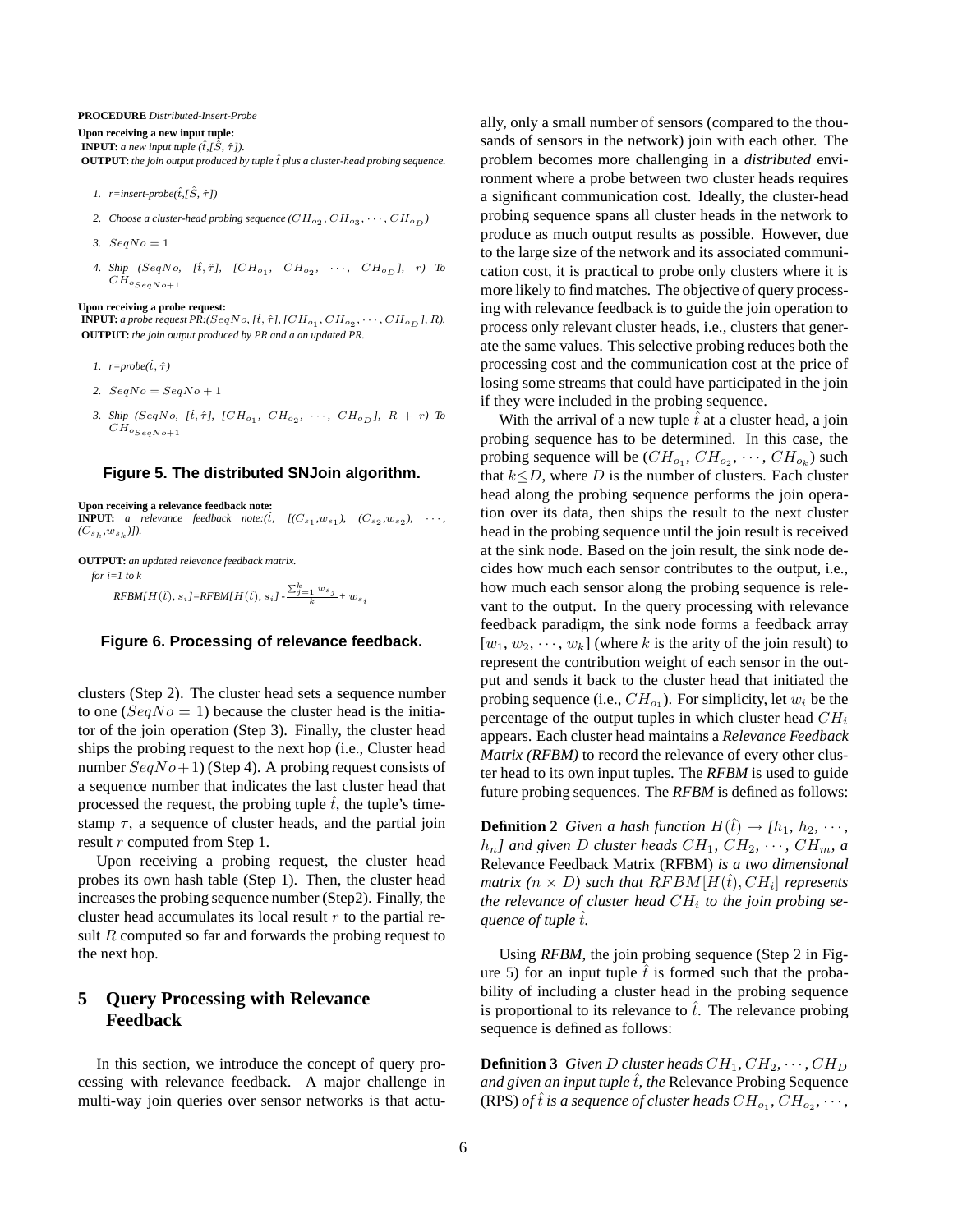$CH_{o_k}$  such that  $k \leq D$  and the probability  $Pr{CH_i \in E}$  $RPS$ } =  $\frac{RFBM[H(\hat{t}),CH_i]}{\sum_{i=1}^{D}RFBM[H(\hat{t}),CH_i]}$ .

The *RFBM* entries are initially set to a base value (e.g., 50% to denote that each cluster head has an equal probability of being included/excluded from the probing sequence). Then, the entries of the *RFBM* change dynamically with the arrival of relevance feedback notes based on the following equation:

 $RFBM[H(\hat{t}), CH_i]=RFBM[H(\hat{t}), CH_i]-\frac{\sum_{j=1}^k w_j}{k}+w_i$ 

The *RFBM* entries are affected by the cluster head weight in the output  $(w_i)$  relative to the average weights of all cluster heads in the output  $(\frac{\sum_{j=1}^{k} w_j}{k})$ . The algorithm of processing relevance feedback notes that are received from the sink node is given in Figure 11. Notice that as cluster heads contribute to the output, they *gradually* get a higher probability to be included in the probing sequence. Similarly, if cluster heads do not participate in the join output they *gradually* lose their *good reputation* and are excluded from the probing sequence.

# **6 Experiments**

In this section, we conduct an experimental study to explore the performance of the proposed *SNJoin* operator. We use two sensor data sets that are extracted from the *Nile-PDT* system [2]. *Nile-PDT* has two experimental setups. The first setup is a *real* small-scale sensor board with a grid of  $5 \times 5$  temperature sensors. Due to hardware limitations, the number of sensor is limited to 25. However, we overload the system by increasing the sampling rate of each sensor to one reading every 10 milli-seconds. We run each experiment for 10 minutes and we move a heat effect back and forth over the sensor board to generate phenomena. The second setup simulates a large-scale sensor network (up to 2000 sensors). Each sensor generates a stream of 10,000 tuples where the tuple values follow the Zipfian distribution [24]. For each stream, the Zipfian parameter is an integer value chosen randomly between 1 and 5. The interarrival time between two consecutive tuples coming from the same source follows the exponential distribution with an average of 1 second. In both setups, the join techniques are triggered through a multi-way join query with a sliding window of size 10 seconds.

Three sets of experiments are performed. The first set of experiments (Section 6.1) investigates the performance under the real sensor-platform setup. The second set of experiments (Section 6.2) addresses the large-scale simulated sensor-network setup and examines the dynamic reconfiguration of the network. In Sections 6.1 and 6.2, we compare the performance of a *centralized* implementation of the following three techniques:

- 1. *HMJ-tree*, where an outer join is performed using a binary tree of binary *hash merge join* operators.
- 2. *MJoin*, where an outer join is performed using the single-step symmetric *MJoin* operator.
- 3. *SNJoin*, where a variable-arity join is performed as described in this paper.

The third set of experiments (Section 6.3) highlights (under the simulated setup) the advantages of query processing with relevance feedback and compares the performance of distributed *SNJoin* with a distributed variant of *MJoin*.

The overall system performance is measured in terms of the number of *detected phenomena updates per second*. Other measures of performance include the *output delay*, the *input drop rate*, and the *output rate*. The output delay is the time difference between the arrival of a tuple and the time its effect appears in the output. Due to the system's limited CPU time and the continuous arrival of stream data, some input tuples are dropped randomly from the system's buffers to accommodate new tuples (i.e., random load shedding). In all experiments, we assume that tuple dropping occurs due to limited CPU time and not to limited memory. We allocate enough memory to accommodate all tuples in the sliding window. We measure the number of dropped input tuples relative to the total number of input tuples as the input drop rate. The output rate is measured in terms of the number of output join tuples per second. All the experiments in this section are based on a real implementation of the join operators inside *Nile* [11]. The *Nile* engine executes on a machine with Intel Pentium IV, CPU 2.4GHZ and 512MB RAM running Windows XP.

### 6.1 Performance Using Real Data Sets

The performance of *a HMJ tree*, *MJoin*, and *SNJoin* under the real sensor-platform setup is given in Figure 7. As illustrated in Figure 7a, *SNJoin* reduces the output delay by up to 36% over the *HMJ tree* and by up to 19% over *MJoin* (in case of 20 sensors). The output delay reflects the pertuple processing time (i.e., from the time a tuple arrives at the operator buffer till its effect appears in the output). Notice that operators with lower per-tuple processing time, exhibit a lower input drop rate (Figure 7b), and consequently produce a higher output rate (Figure 7c). From the overallperformance point of view, *SNJoin* detects up to 75% more phenomena updates than *HMJ trees* and up to 43% more phenomena updates than *MJoin* (Figure 7d).

# 6.2 Performance Using Synthetic Data Sets

Performance gains of *SNJoin* become more significant for large-scale sensor networks. In contrast to binary join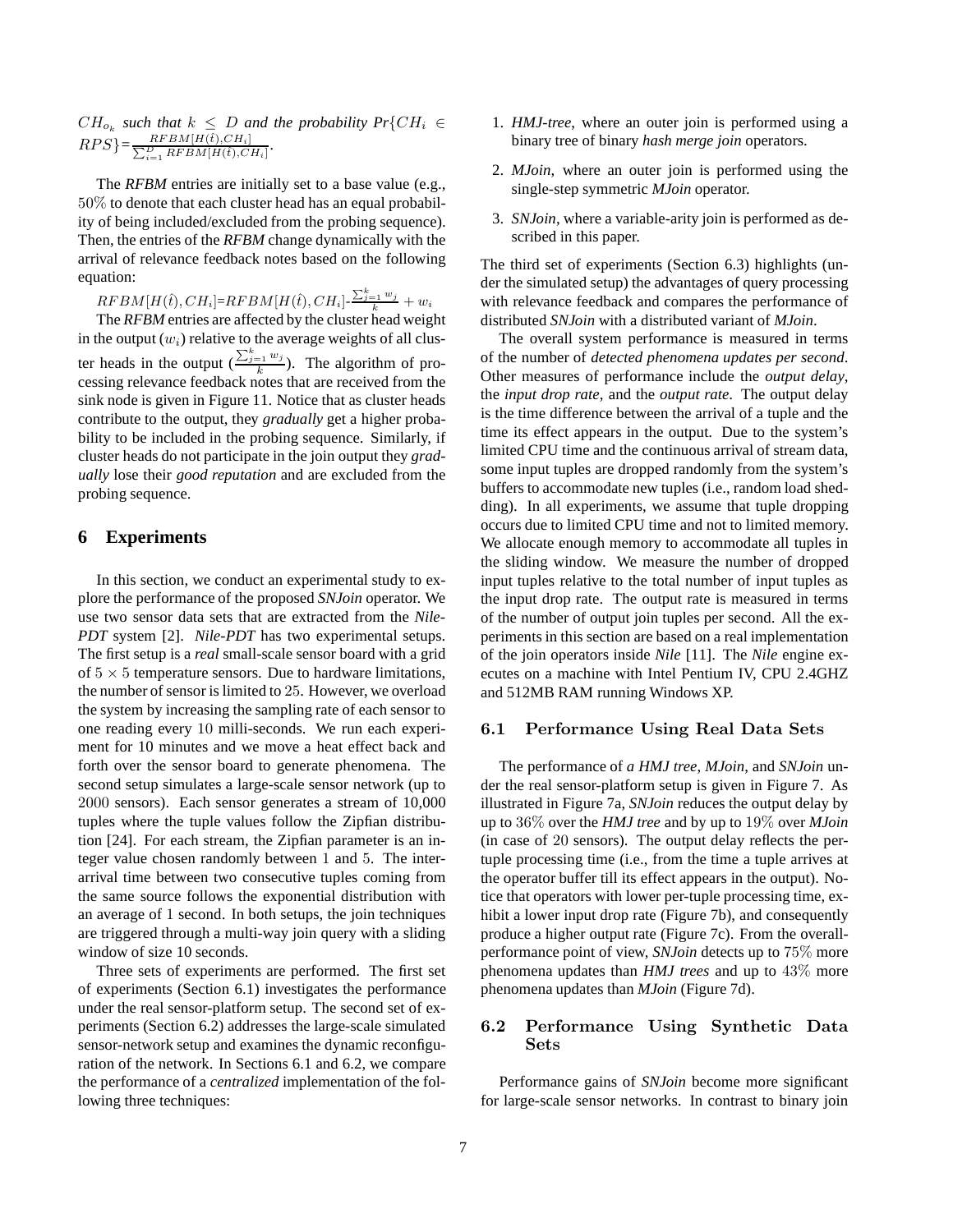

**Figure 7. Performance under** *real small-scale* **data sets.**



**Figure 8. Performance under** *synthetic large-scale* **data sets.**

trees and *MJoin*, *SNJoin* avoids unnecessary probes to a huge number of separate tables, and therefore, reduces its per-tuple processing time. The same experiments of Section 6.1 are repeated using the 2000 sensor simulated setup. Figure 8 illustrates the efficiency of *SNJoin* in terms of the output delay, the input drop rate, and the output rate. *SNJoin* doubles the output rate of a *HMJ tree* and increases the output rate by up to 60% over *MJoin*. Moreover, *SNJoin* detects up to 180% more phenomena updates than *HMJ trees* and up to 85% more phenomena updates than *MJoin*.

Figure 9 gives the behavior of the join techniques with respect to the dynamic configuration of the network. Every minute, a group of sensors (randomly chosen between 1 and 100 sensors) is either added or removed from the sensor set. Comparing Figure 8d and Figure 9, notice that the dynamic behavior of the network reduces the number of detected phenomena updates by up to 80% in case of a *HMJ tree* and by up to 50% in case of *MJoin*. However, the performance of *SNJoin* is reduced by only 20% (at 2000 sensors).

# 6.3 Performance of Distributed SNJoin

In this Section, we study the distributed execution of *SNJoin* over clusters of *uniformly-distributed* sensors in the space. Clusters of sensors are obtained using a simulation of the *HEED* clustering technique [23] with the cluster range being set to 10% of the total sensor space (the number of clusters is decided by the algorithm based on the cluster range). We construct a one-level clustering hierarchy where cluster heads communicate through a multi-hop communication link. The number of hops between two communicating cluster heads is determined by the routing protocol [21]. Cluster heads receive the sensor readings of their cluster members, perform the join operation, and communicate with other cluster heads to perform remote probes. Figure 10 gives a comparison between the performance of a distributed variant of *MJoin* and the performance of two distributed variants of *SNJoin*: one with relevance feedback and the other without relevance feedback. The distributed variant of *MJoin* is obtained by performing the *MJoin* operation among members of the same cluster at the cluster head. Then, each cluster head probes other clusters in a descending order of the average selectivity of their members. From Figure 10, notice that *SNJoin* increases the number of detected phenomena changes by up to 30% over *MJoin*. Moreover, query processing with relevance feedback enhances the performance of *SNJoin* by up to 90% (for 2000 sensors).

The relevance feedback allows the join operation to focus on sensors with similar behavior, and hence, reduces the number of probed streams. Consequently, the per-tuple processing time is reduced. As a negative effect of relevance feedback, not all cluster heads are probed and, consequently, the output join tuple may miss some streams that could otherwise participate in the join. Hence, the arity of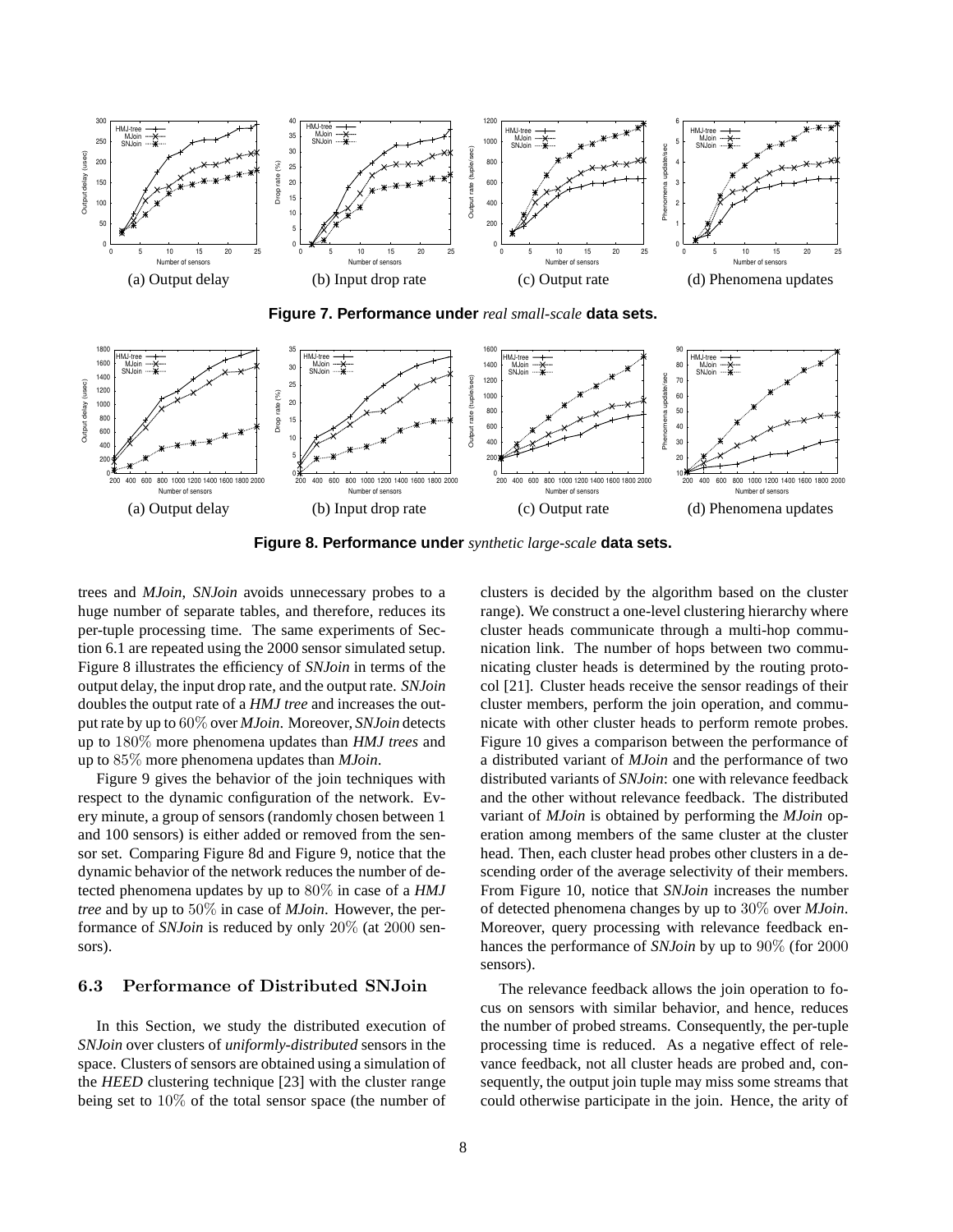

**Figure 9. The effect of dynamic network configuration.**

|                  | Percentage reduction in |                 |              |             |                |               |  |
|------------------|-------------------------|-----------------|--------------|-------------|----------------|---------------|--|
| No of<br>sensors | no of<br>probes         | output<br>delay | drop<br>rate | O/P<br>rate | tuple<br>width | comm.<br>cost |  |
| 200              | $\Omega$                | $^{(+)}$        | $\Omega$     | $\left($    | $\Omega$       | $\Omega$      |  |
| 400              | 29.1                    | 23.6            | 3.5          | 2.2         | 3.4            | 25.3          |  |
| 600              | 41.2                    | 30.4            | 5.1          | 4.7         | 6.8            | 38.6          |  |
| 800              | 50.3                    | 37.7            | 6.2          | 6.0         | 7.2            | 46.3          |  |
| 1000             | 60.8                    | 47.5            | 7.4          | 6.9         | 7.9            | 57.3          |  |
| 1200             | 65.2                    | 54.1            | 14.0         | 12.0        | 8.1            | 62.3          |  |
| 1400             | 69.6                    | 58.8            | 33.6         | 29.1        | 8.6            | 64.9          |  |
| 1600             | 74.4                    | 65.4            | 43.7         | 42.6        | 9.3            | 72.2          |  |
| 1800             | 77.4                    | 67.6            | 51.0         | 47.3        | 9.9            | 73.8          |  |
| 2000             | 79.4                    | 70.1            | 52.3         | 50.3        | 11.5           | 75.5          |  |

**Figure 11. The effect of relevance feedback.**

the output join tuple is reduced. Experimentally, this reduction in the arity of the tuple does not exceed 12% (at 2000 sensors). Figure 11 illustrates the effect of the relevance feedback on the performance of *SNJoin* with respect to the reduction in the number of probed streams, the output delay, the input drop rate, the tuple width, and the communication cost (measured in terms of the number of bytes transmitted per second). In general, if we compare the full fledged *SNJoin* operator (i.e., *SNJoin* with relevance feedback) to its predecessor inside *Nile-PDT* (i.e., *MJoin*), we find out that *SNJoin* reduces the output delay by 70% and increases the number of detected phenomena updates by 150%.

# **7 Related Work**

A large body of research in the data streaming area focuses on the join operation, e.g., [8, 9, 10, 13]. To highlight the reasons that make *SNJoin* applicable in PhenomenaBases, we overview related multi-way join techniques and compare them to *SNJoin*. Multi-way join can be achieved through a tree of binary joins (either *symmetric hash join* [20], *xjoin* [18], or *hash merge join* [14]), a single *MJoin* operator [19], or a single *SNJoin* operator. Based on



**Figure 10. The effect of distributed query processing.**

|                                   | <b>Binary join</b><br><b>Trees</b> | <b>MJoin</b> | <b>SNJoin</b> |
|-----------------------------------|------------------------------------|--------------|---------------|
| Scalability                       |                                    |              |               |
| Dynamic configuration             |                                    |              |               |
| Symmetric Join                    |                                    |              |               |
| Reduction in output delay         |                                    |              |               |
| Sensitivity to variable i/p rates |                                    |              |               |
| Query plan reorganization         |                                    |              |               |
| variable-arity join support       |                                    |              |               |

**Figure 12. Comparison among various multiway join techniques** (x: feature not supported,  $\sqrt{2}$ : feature supported, √√: feature supported and enhanced)**.**

the experiments in Section 6, Figure 12 provides a comparison among various multi-way join techniques based on a key set of distinguishing features.

Trees of binary joins are not scalable due to their multistep non-symmetric processing. For the same reason, trees of binary joins do not allow the dynamic configuration of sensor networks (unless query plan reorganization is performed). On the other hand, *MJoin* and *SNJoin* are symmetric, scalable, and dynamically configurable. Also, the output delay in binary join trees increases with the increase in the number of tree levels. The single-step processing of *MJoin* and *SNJoin* results in a lower output delay. Moreover, *SNJoin* is specially designed for large-scale dynamically-configured sensor networks. Trees of binary joins are sensitive to variable input rates and require reorganization of the query plan operators (e.g., see [5]) to increase the output rate. All techniques handle outer joins by traversing the join probing sequence completely. On the other hand, *SNJoin* supports, by design, variable-arity joins to avoid long chains of probing sequences.